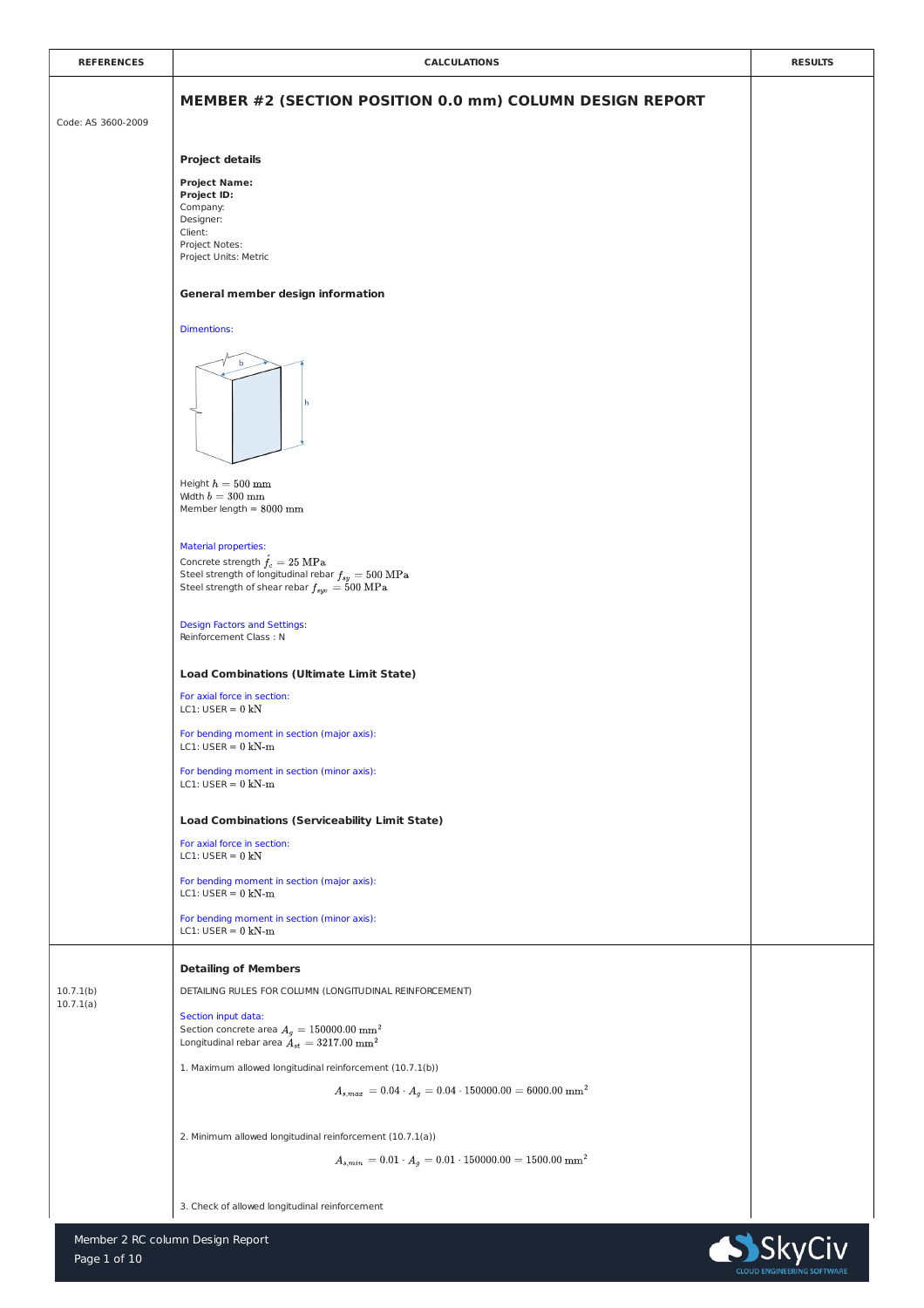Member 2 RC column Design Report



| $A_{st} = 3217.00 \text{ mm}^2 \le A_{s,max} = 6000.00 \text{ mm}^2 \text{ (Ratio: } 0.536)$                                                 |                                          |  |
|----------------------------------------------------------------------------------------------------------------------------------------------|------------------------------------------|--|
|                                                                                                                                              | <b>STATUS OK!</b><br><b>Ratio: 0.536</b> |  |
| $A_{st} = 3217.00 \ \mathrm{mm}^2 \geq A_{s,min} = 1500.00 \ \mathrm{mm}^2 \ \mathrm{(Ratio: 0.466)}$                                        | <b>STATUS OK!</b><br><b>Ratio: 0.466</b> |  |
|                                                                                                                                              |                                          |  |
| <b>Column check</b>                                                                                                                          |                                          |  |
| MAXIMUM AXIAL COMPRESSION                                                                                                                    |                                          |  |
| Section input data:<br>Section concrete area $A_g = 150000.00 \ \mathrm{mm}^2$<br>Longitudinal rebar area $A_{st} = 3217.00 \ \mathrm{mm}^2$ |                                          |  |
| $\alpha_1 = 1.0 - 0.003 \cdot \acute{f}_c = 1.0 - 0.003 \cdot 25 = 0.93$                                                                     |                                          |  |
| $\alpha_1 > 0.85 \rightarrow \alpha_1 = 0.85$                                                                                                |                                          |  |
| Calculate the axial load capacity for concentric loading (10.6.2.2)                                                                          |                                          |  |
| $\phi=0.6$                                                                                                                                   |                                          |  |
| $\phi \cdot N_{uo} = \alpha_1 \cdot \acute{f_c} \cdot \left(A_g-A_{st}\right)+f_{sy} \cdot A_{st} = 0$                                       |                                          |  |
| $\tau = 0.6 \cdot (0.85 \cdot 25 \cdot (150000.00 - 3217.00) + 500 \cdot 3217.00) = 2836.58$ kN                                              |                                          |  |
| MAXIMUM AXIAL TENSION                                                                                                                        |                                          |  |
| Section input data:<br>Longitudinal rebar area $A_{st} = 3217.00 \text{ mm}^2$                                                               |                                          |  |

Calculate the axial load capacity for concentric loading

 $\phi=0.8$ 

$$
\phi \cdot N_{ut} \, = - f_{yd} \cdot A_{st} \, = 0.8 \cdot (-500 \cdot 3217.00) = -1286.80 \text{ kN}
$$

M-N INTERACTION



Calculation is based on iterative process:

- Calculate plastic centroid location  $\overline{x}$ 

- Assume  $x$  in tension control zone and compression control zone
- Calculate strain  $e_s$  and  $e_{sc}$  when  $x < h$ :

$$
e_{sc} = e_{cu} \cdot ((x - d)/x)
$$
  
\n
$$
e_s = e_{cu} \cdot ((d - x)/x)
$$
  
\nand x > h:  
\n
$$
e_{sc} = 0.002 \cdot (7 \cdot (x - d)/(7 \cdot x - 3 \cdot h))
$$
  
\n
$$
e_s = 0.002 \cdot (7 \cdot (x - d)/(7 \cdot x - 3 \cdot h))
$$
  
\n- Calculate reinforcement stresses  $f_s = \{e_s E_s \ (e_s \le e_y), \ e_y \ (e_s > e_y)\}$   
\n- Calculate equilibrium forces:

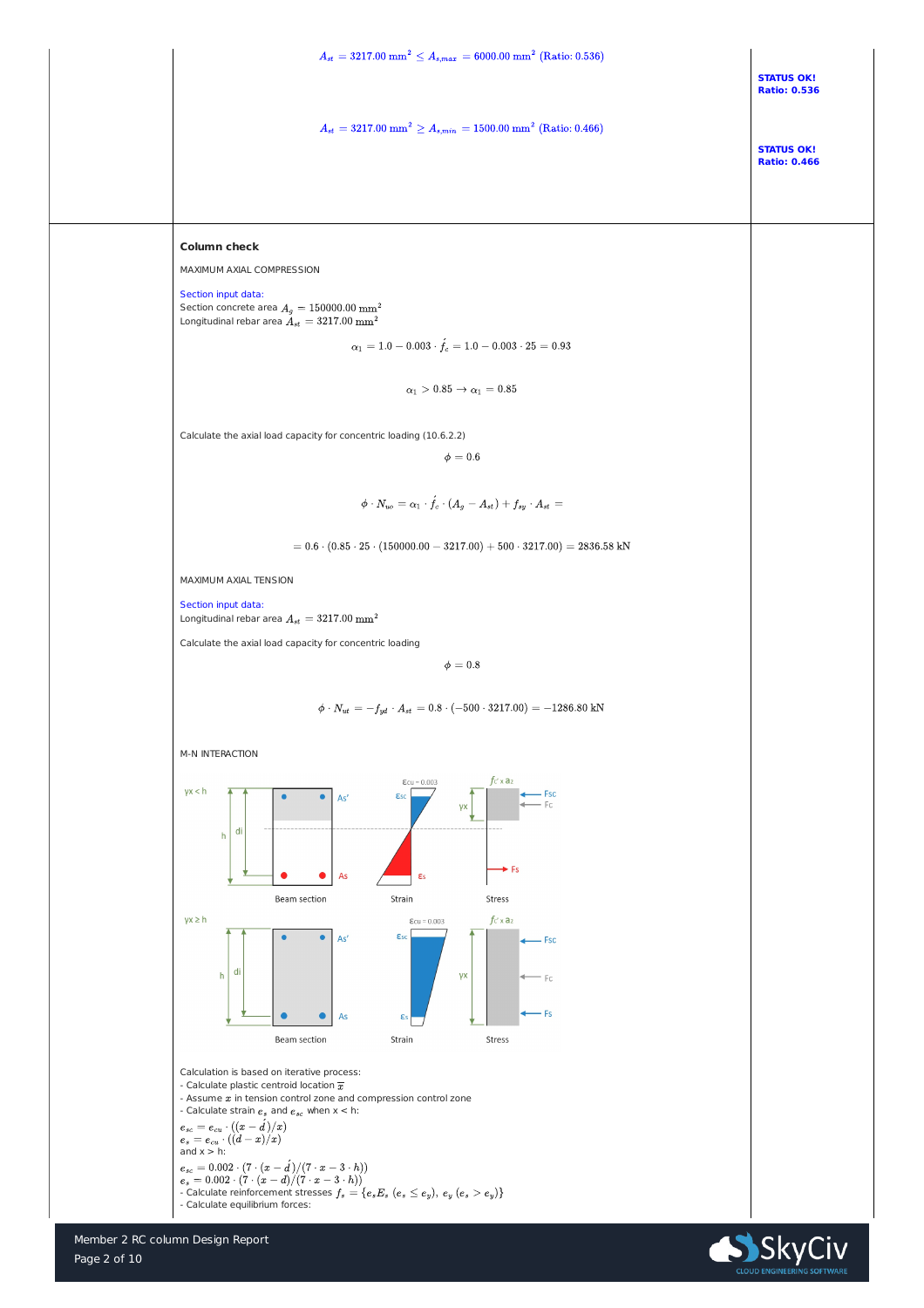$\left\{ \begin{array}{l} N=F_{cc}+F_{sc}+F_s\ \gamma x < h\colon N=\overset{\cdot}{f_c}\cdot b\cdot \gamma \cdot x+\sum f_{sci}\cdot \acute{A_{si}}+\sum f_{si}\cdot A_{si}\ \gamma x \geq h\colon N=\overset{\cdot}{f_c}\cdot b\cdot h+\sum f_{sci}\cdot \acute{A_{si}}+\sum f_{si}\cdot A_{si}\ \gamma x < h\colon M=F_{cc}\cdot (\overline{x_p}-\gamma x/2)+\sum f_{sci}\cdot (\overline{x_p}-\acute{d_i})-\sum f_{si}\cdot (d_i-\overline{x_p})\ \gamma x < h\colon M=F_{cc}\cdot (\overline{x_p}-h/2)+\sum f_{sci}\cdot (\overline{x$ 

 $1.$  Axial + positive flexure about major axis

Member 2 RC column Design Report



Section input data: Section height h based on major axis: 500 mm Section width b based on major axis: 300 mm Rectangular compression block factors (8.1.3(1), 8.1.3(2))

$$
\alpha_2 = 1.0 - 0.003 \cdot f_c = 1.0 - 0.003 \cdot 25 = 0.93
$$

 $\alpha_2 > 0.85 \rightarrow \alpha_2 = 0.85$ 

$$
\gamma=1.05-0.007\cdot \acute{f_c}=1.05-0.007\cdot 25=0.88
$$

$$
\gamma > 0.85 \rightarrow \gamma = 0.85
$$

**Section Rebar** 

| <b>Depth</b><br>di<br>(mm) | bar diameter (mm) | bar<br>area<br><b>Asi</b><br>(mm2) |
|----------------------------|-------------------|------------------------------------|
| 450.00                     | 32.00             | 804.25                             |
| 450.00                     | 32.00             | 804.25                             |
| 50.00                      | 32.00             | 804.25                             |
| 50.00                      | 32.00             | 804.25                             |

Calculation of plastic centroid location

$$
\overline{x_p} = \frac{\acute{f_c}\cdot A_g\cdot (h - \text{neutral axis}) + \sum F_{sci}\cdot a_{sci} + \sum F_{si}\cdot a_{si}}{\acute{f_c}\cdot A_g + f_{sy}\cdot A_s + f_{sy}\cdot \acute{A_s}} =
$$

 $25.00 \cdot 150000.00 \cdot (500 - 250) + 361912500.00 + 40212500.00$  $\, = \,$  $25.00 \cdot 150000.00 + 500.00 \cdot 1608.50 + 500.00 \cdot 1608.50$  $=250.00$  mm

M-N interaction values

| Iter.                  | $\mathbf x$<br>(mm) | $\boldsymbol{\varphi}$ | Nu (kN)    | Mu<br>$(kN-$<br>m) | φNu<br>(KN) | φMu<br>$(KN -$<br>m) | e(m)           |
|------------------------|---------------------|------------------------|------------|--------------------|-------------|----------------------|----------------|
| <b>Tension Control</b> |                     |                        |            |                    |             |                      |                |
| $\mathbf 1$            |                     | 0.80                   | $-1608.5$  | $\overline{0}$     | $-1286.8$   | $\overline{0}$       | $\overline{0}$ |
| $\overline{2}$         | 9.82                | 0.80                   | $-1555.30$ | 13.08              | $-1244.24$  | 10.46                | $-0.01$        |
| 3                      | 19.64               | 0.80                   | $-1502.10$ | 25.71              | $-1201.68$  | 20.57                | $-0.02$        |
| $\overline{4}$         | 29.45               | 0.80                   | $-1317.83$ | 64.12              | $-1054.26$  | 51.29                | $-0.05$        |
| 5                      | 39.27               | 0.80                   | $-855.06$  | 157.78             | $-684.04$   | 126.22               | $-0.18$        |
| 6                      | 49.09               | 0.80                   | $-556.11$  | 218.23             | $-444.89$   | 174.58               | $-0.39$        |
| 7                      | 58.91               | 0.80                   | $-339.08$  | 261.85             | $-271.26$   | 209.48               | $-0.77$        |
| 8                      | 68.73               | 0.80                   | $-168.86$  | 295.67             | $-135.09$   | 236.54               | $-1.75$        |
| 9                      | 78.55               | 0.80                   | $-27.89$   | 323.20             | $-22.31$    | 258.56               | $-11.59$       |
| 10                     | 88.36               | 0.79                   | 93.57      | 346.37             | 73.51       | 272.09               | 3.70           |
| 11                     | 98.18               | 0.77                   | 201.39     | 366.38             | 154.84      | 281.70               | 1.82           |
| 12                     | 108.00              | 0.75                   | 299.27     | 383.95             | 225.58      | 289.41               | 1.28           |
| 13                     | 117.82              | 0.74                   | 389.71     | 399.59             | 288.30      | 295.61               | 1.03           |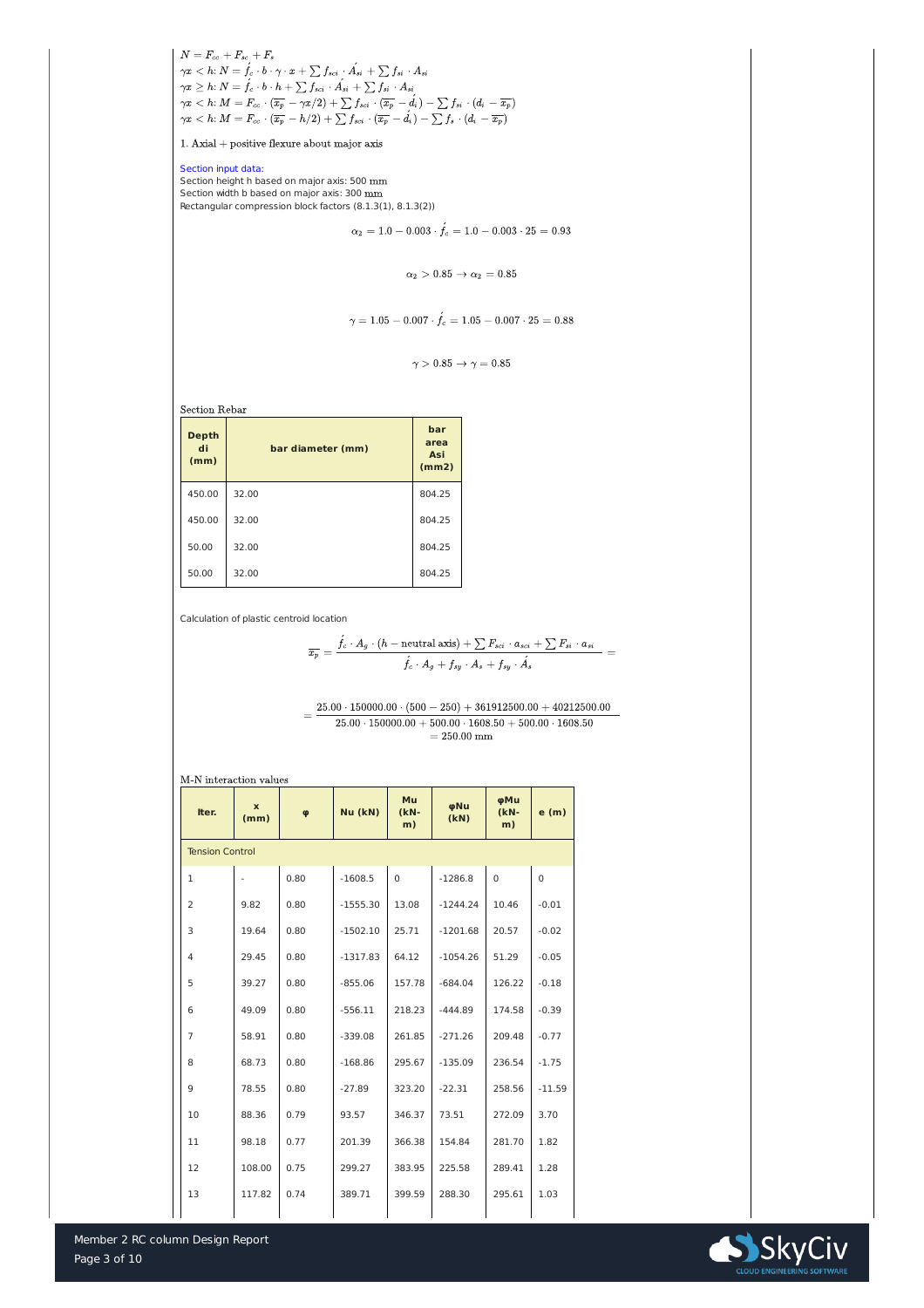

| 14                         | 127.64 | 0.73 | 474.41  | 413.65         | 344.75  | 300.59      | 0.87           |
|----------------------------|--------|------|---------|----------------|---------|-------------|----------------|
| 15                         | 137.45 | 0.71 | 554.62  | 426.35         | 396.16  | 304.54      | 0.77           |
| 16                         | 147.27 | 0.70 | 631.23  | 437.90         | 443.41  | 307.61      | 0.69           |
| 17                         | 157.09 | 0.69 | 704.91  | 448.41         | 487.14  | 309.89      | 0.64           |
| 18                         | 166.91 | 0.68 | 776.18  | 458.00         | 527.85  | 311.47      | 0.59           |
| 19                         | 176.73 | 0.67 | 845.44  | 466.74         | 565.91  | 312.42      | 0.55           |
| 20                         | 186.55 | 0.66 | 913.02  | 474.70         | 601.60  | 312.79      | 0.52           |
| 21                         | 196.36 | 0.65 | 979.15  | 481.93         | 635.18  | 312.63      | 0.49           |
| 22                         | 206.18 | 0.64 | 1044.06 | 488.47         | 666.81  | 311.97      | 0.47           |
| 23                         | 216.00 | 0.63 | 1107.90 | 494.35         | 696.65  | 310.85      | 0.45           |
| 24                         | 225.82 | 0.62 | 1170.81 | 499.61         | 724.83  | 309.30      | 0.43           |
| 25                         | 235.64 | 0.61 | 1232.92 | 504.26         | 751.45  | 307.34      | 0.41           |
| 26                         | 245.45 | 0.60 | 1294.31 | 508.32         | 776.59  | 304.99      | 0.39           |
| <b>Compression Control</b> |        |      |         |                |         |             |                |
| 27                         | 245.45 | 0.60 | 1294.31 | 508.32         | 776.59  | 304.99      | 0.39           |
| 28                         | 255.64 | 0.60 | 1427.79 | 497.83         | 856.67  | 298.70      | 0.35           |
| 29                         | 265.82 | 0.60 | 1555.26 | 487.83         | 933.16  | 292.70      | 0.31           |
| 30                         | 276.00 | 0.60 | 1677.41 | 478.20         | 1006.44 | 286.92      | 0.29           |
| 31                         | 286.18 | 0.60 | 1794.78 | 468.86         | 1076.87 | 281.32      | 0.26           |
| 32                         | 296.36 | 0.60 | 1907.88 | 459.72         | 1144.73 | 275.83      | 0.24           |
| 33                         | 306.55 | 0.60 | 2013.70 | 450.04         | 1208.22 | 270.02      | 0.22           |
| 34                         | 316.73 | 0.60 | 2114.42 | 440.11         | 1268.65 | 264.07      | 0.21           |
| 35                         | 326.91 | 0.60 | 2212.30 | 430.27         | 1327.38 | 258.16      | 0.19           |
| 36                         | 337.09 | 0.60 | 2307.60 | 420.47         | 1384.56 | 252.28      | 0.18           |
| 37                         | 347.27 | 0.60 | 2400.55 | 410.66         | 1440.33 | 246.40      | 0.17           |
| 38                         | 357.45 | 0.60 | 2491.34 | 400.80         | 1494.80 | 240.48      | 0.16           |
| 39                         | 367.64 | 0.60 | 2580.16 | 390.86         | 1548.10 | 234.52      | 0.15           |
| 40                         | 377.82 | 0.60 | 2667.17 | 380.81         | 1600.30 | 228.49      | 0.14           |
| 41                         | 388.00 | 0.60 | 2752.51 | 370.61         | 1651.50 | 222.37      | 0.13           |
| 42                         | 398.18 | 0.60 | 2836.30 | 360.25         | 1701.78 | 216.15      | 0.13           |
| 43                         | 408.36 | 0.60 | 2918.67 | 349.69         | 1751.20 | 209.81      | 0.12           |
| 44                         | 418.55 | 0.60 | 2999.71 | 338.92         | 1799.83 | 203.35      | 0.11           |
| 45                         | 428.73 | 0.60 | 3079.53 | 327.92         | 1847.72 | 196.75      | 0.11           |
| 46                         | 438.91 | 0.60 | 3158.20 | 316.67         | 1894.92 | 190.00      | 0.10           |
| 47                         | 449.09 | 0.60 | 3235.81 | 305.15         | 1941.48 | 183.09      | 0.09           |
| 48                         | 459.27 | 0.60 | 3312.42 | 293.36         | 1987.45 | 176.01      | 0.09           |
| 49                         | 469.45 | 0.60 | 3388.10 | 281.27         | 2032.86 | 168.76      | 0.08           |
| 50                         | 479.64 | 0.60 | 3462.91 | 268.88         | 2077.75 | 161.33      | 0.08           |
| 51                         | 489.82 | 0.60 | 3536.91 | 256.18         | 2122.14 | 153.71      | 0.07           |
| 52                         | 500.00 | 0.60 | 3610.14 | 243.15         | 2166.08 | 145.89      | 0.07           |
| 53                         |        | 0.60 | 4727.6  | $\overline{0}$ | 2836.6  | $\mathbf 0$ | $\overline{0}$ |

 $2.$  Axial + negative flexure about major axis

Section input data:

Section height h based on major axis: 500 mm Section width b based on major axis: 300 mm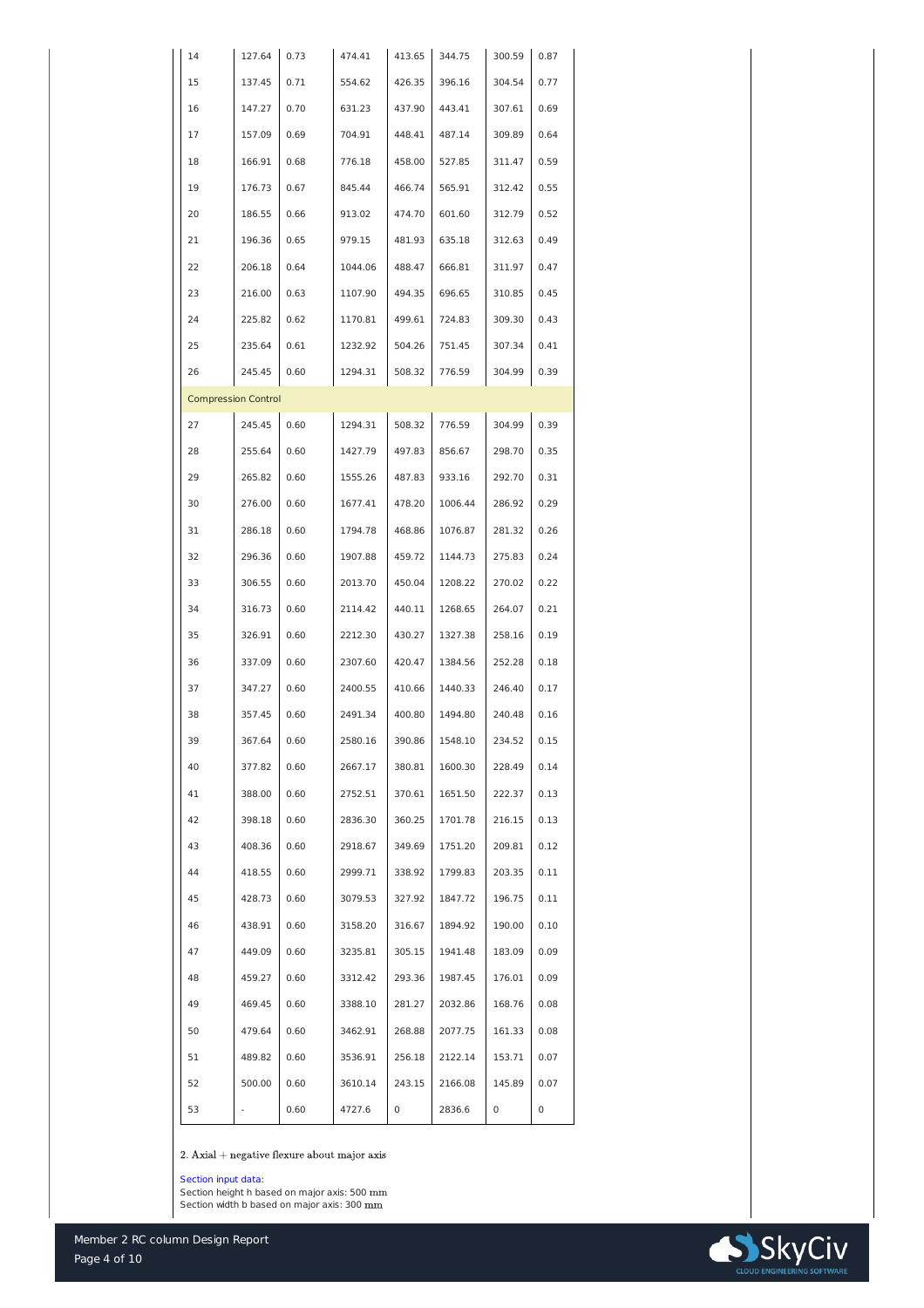Member 2 RC column Design Report



Rectangular compression block factors (8.1.3(1), 8.1.3(2))

$$
\alpha_2 = 1.0 - 0.003 \cdot \acute{f_c} = 1.0 - 0.003 \cdot 25 = 0.93
$$

$$
\alpha_2 > 0.85 \rightarrow \alpha_2 = 0.85
$$

$$
\gamma=1.05-0.007\cdot \acute{f}_c=1.05-0.007\cdot 25=0.88
$$

 $\gamma > 0.85 \rightarrow \gamma = 0.85$ 

Section Rebar

| <b>Depth</b><br>di<br>(mm) | bar diameter (mm) | bar<br>area<br><b>Asi</b><br>(mm2) |
|----------------------------|-------------------|------------------------------------|
| 450.00                     | 32.00             | 804.25                             |
| 450.00                     | 32.00             | 804.25                             |
| 50.00                      | 32.00             | 804.25                             |
| 50.00                      | 32.00             | 804.25                             |

Calculation of plastic centroid location

$$
\overline{x_p} = \frac{\acute{f_c}\cdot A_g\cdot (h - \text{neutral axis}) + \sum F_{sci}\cdot a_{sci} + \sum F_{si}\cdot a_{si}}{\acute{f_c}\cdot A_g + f_{sy}\cdot A_s + f_{sy}\cdot \hat{A_s}} =
$$

 $\alpha = \frac{25.00 \cdot 150000.00 \cdot (500 - 250) + 361912500.00 + 40212500.00}{25.00 \cdot 150000.00 + 500.00 \cdot 1608.50 + 500.00 \cdot 1608.50}$  $=250.00\;\mathrm{mm}$ 

| Iter.                  | $\mathbf{x}$<br>(mm) | $\boldsymbol{\varphi}$ | Nu (kN)    | Mu<br>$(kN-$<br>m) | φNu<br>(KN) | φMu<br>$(kN-$<br>m) | e(m)           |
|------------------------|----------------------|------------------------|------------|--------------------|-------------|---------------------|----------------|
| <b>Tension Control</b> |                      |                        |            |                    |             |                     |                |
| 1                      |                      | 0.80                   | $-1608.5$  | $\overline{0}$     | $-1286.8$   | $\overline{0}$      | $\overline{0}$ |
| $\overline{2}$         | 9.82                 | 0.80                   | $-1555.30$ | 13.08              | $-1244.24$  | 10.46               | $-0.01$        |
| 3                      | 19.64                | 0.80                   | $-1502.10$ | 25.71              | $-1201.68$  | 20.57               | $-0.02$        |
| $\overline{4}$         | 29.45                | 0.80                   | $-1317.83$ | 64.12              | $-1054.26$  | 51.29               | $-0.05$        |
| 5                      | 39.27                | 0.80                   | $-855.06$  | 157.78             | $-684.04$   | 126.22              | $-0.18$        |
| 6                      | 49.09                | 0.80                   | $-556.11$  | 218.23             | $-444.89$   | 174.58              | $-0.39$        |
| $\overline{7}$         | 58.91                | 0.80                   | $-339.08$  | 261.85             | $-271.26$   | 209.48              | $-0.77$        |
| 8                      | 68.73                | 0.80                   | $-168.86$  | 295.67             | $-135.09$   | 236.54              | $-1.75$        |
| 9                      | 78.55                | 0.80                   | $-27.89$   | 323.20             | $-22.31$    | 258.56              | $-11.59$       |
| 10                     | 88.36                | 0.79                   | 93.57      | 346.37             | 73.51       | 272.09              | 3.70           |
| 11                     | 98.18                | 0.77                   | 201.39     | 366.38             | 154.84      | 281.70              | 1.82           |
| 12                     | 108.00               | 0.75                   | 299.27     | 383.95             | 225.58      | 289.41              | 1.28           |
| 13                     | 117.82               | 0.74                   | 389.71     | 399.59             | 288.30      | 295.61              | 1.03           |
| 14                     | 127.64               | 0.73                   | 474.41     | 413.65             | 344.75      | 300.59              | 0.87           |
| 15                     | 137.45               | 0.71                   | 554.62     | 426.35             | 396.16      | 304.54              | 0.77           |
| 16                     | 147.27               | 0.70                   | 631.23     | 437.90             | 443.41      | 307.61              | 0.69           |
| 17                     | 157.09               | 0.69                   | 704.91     | 448.41             | 487.14      | 309.89              | 0.64           |
| 18                     | 166.91               | 0.68                   | 776.18     | 458.00             | 527.85      | 311.47              | 0.59           |
| 19                     | 176.73               | 0.67                   | 845.44     | 466.74             | 565.91      | 312.42              | 0.55           |

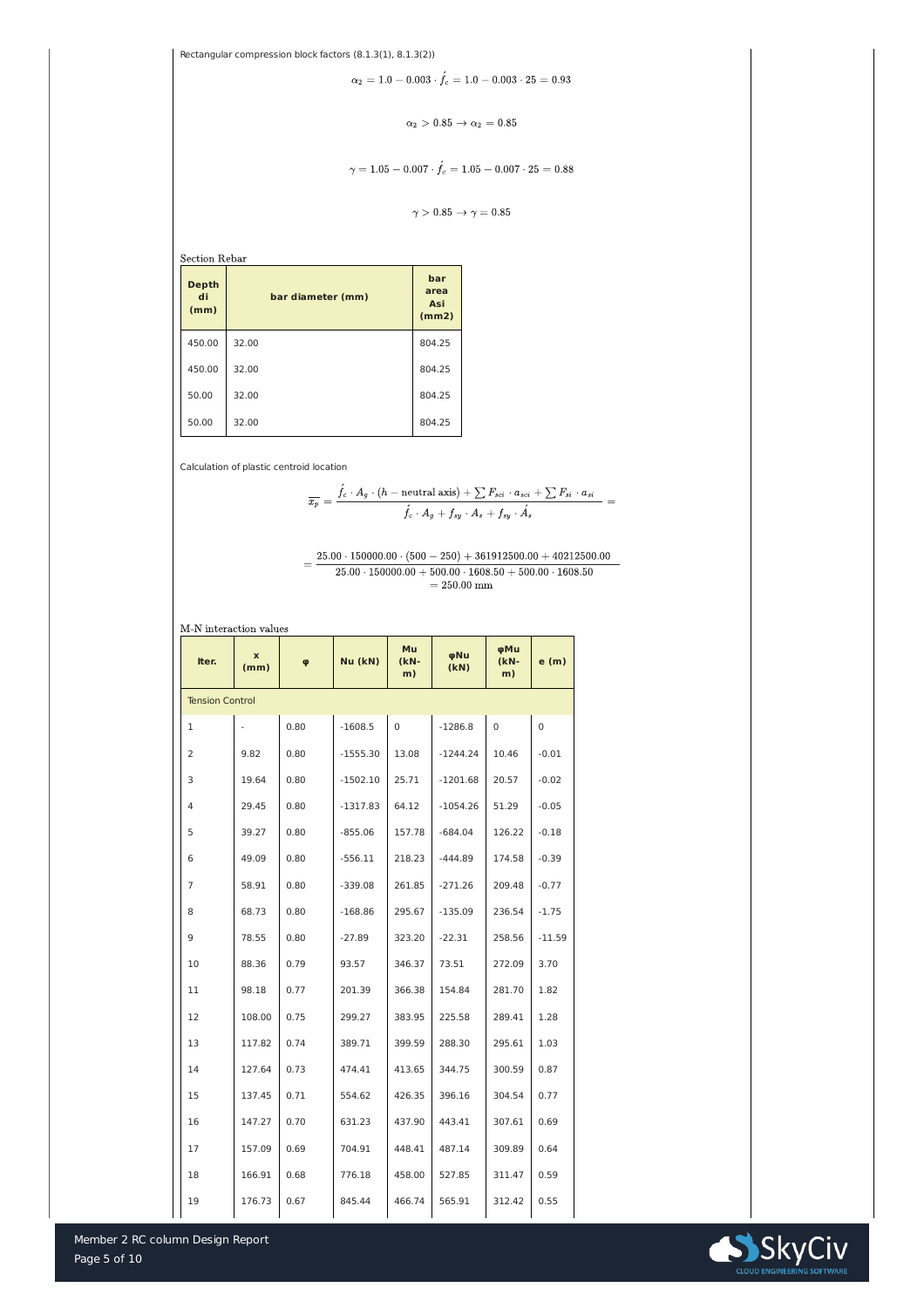

| 20                         | 186.55 | 0.66 | 913.02  | 474.70         | 601.60  | 312.79         | 0.52           |
|----------------------------|--------|------|---------|----------------|---------|----------------|----------------|
| 21                         | 196.36 | 0.65 | 979.15  | 481.93         | 635.18  | 312.63         | 0.49           |
| 22                         | 206.18 | 0.64 | 1044.06 | 488.47         | 666.81  | 311.97         | 0.47           |
| 23                         | 216.00 | 0.63 | 1107.90 | 494.35         | 696.65  | 310.85         | 0.45           |
| 24                         | 225.82 | 0.62 | 1170.81 | 499.61         | 724.83  | 309.30         | 0.43           |
| 25                         | 235.64 | 0.61 | 1232.92 | 504.26         | 751.45  | 307.34         | 0.41           |
| 26                         | 245.45 | 0.60 | 1294.31 | 508.32         | 776.59  | 304.99         | 0.39           |
| <b>Compression Control</b> |        |      |         |                |         |                |                |
| 27                         | 245.45 | 0.60 | 1294.31 | 508.32         | 776.59  | 304.99         | 0.39           |
| 28                         | 255.64 | 0.60 | 1427.79 | 497.83         | 856.67  | 298.70         | 0.35           |
| 29                         | 265.82 | 0.60 | 1555.26 | 487.83         | 933.16  | 292.70         | 0.31           |
| 30                         | 276.00 | 0.60 | 1677.41 | 478.20         | 1006.44 | 286.92         | 0.29           |
| 31                         | 286.18 | 0.60 | 1794.78 | 468.86         | 1076.87 | 281.32         | 0.26           |
| 32                         | 296.36 | 0.60 | 1907.88 | 459.72         | 1144.73 | 275.83         | 0.24           |
| 33                         | 306.55 | 0.60 | 2013.70 | 450.04         | 1208.22 | 270.02         | 0.22           |
| 34                         | 316.73 | 0.60 | 2114.42 | 440.11         | 1268.65 | 264.07         | 0.21           |
| 35                         | 326.91 | 0.60 | 2212.30 | 430.27         | 1327.38 | 258.16         | 0.19           |
| 36                         | 337.09 | 0.60 | 2307.60 | 420.47         | 1384.56 | 252.28         | 0.18           |
| 37                         | 347.27 | 0.60 | 2400.55 | 410.66         | 1440.33 | 246.40         | 0.17           |
| 38                         | 357.45 | 0.60 | 2491.34 | 400.80         | 1494.80 | 240.48         | 0.16           |
| 39                         | 367.64 | 0.60 | 2580.16 | 390.86         | 1548.10 | 234.52         | 0.15           |
| 40                         | 377.82 | 0.60 | 2667.17 | 380.81         | 1600.30 | 228.49         | 0.14           |
| 41                         | 388.00 | 0.60 | 2752.51 | 370.61         | 1651.50 | 222.37         | 0.13           |
| 42                         | 398.18 | 0.60 | 2836.30 | 360.25         | 1701.78 | 216.15         | 0.13           |
| 43                         | 408.36 | 0.60 | 2918.67 | 349.69         | 1751.20 | 209.81         | 0.12           |
| 44                         | 418.55 | 0.60 | 2999.71 | 338.92         | 1799.83 | 203.35         | 0.11           |
| 45                         | 428.73 | 0.60 | 3079.53 | 327.92         | 1847.72 | 196.75         | 0.11           |
| 46                         | 438.91 | 0.60 | 3158.20 | 316.67         | 1894.92 | 190.00         | 0.10           |
| 47                         | 449.09 | 0.60 | 3235.81 | 305.15         | 1941.48 | 183.09         | 0.09           |
| 48                         | 459.27 | 0.60 | 3312.42 | 293.36         | 1987.45 | 176.01         | 0.09           |
| 49                         | 469.45 | 0.60 | 3388.10 | 281.27         | 2032.86 | 168.76         | 0.08           |
| 50                         | 479.64 | 0.60 | 3462.91 | 268.88         | 2077.75 | 161.33         | 0.08           |
| 51                         | 489.82 | 0.60 | 3536.91 | 256.18         | 2122.14 | 153.71         | 0.07           |
| 52                         | 500.00 | 0.60 | 3610.14 | 243.15         | 2166.08 | 145.89         | 0.07           |
| 53                         |        | 0.60 | 4727.6  | $\overline{0}$ | 2836.6  | $\overline{0}$ | $\overline{0}$ |

 $3.$  Axial + positive flexure about minor axis

Section height h based on minor axis: 300 mm Section width b based on minor axis: 500 mm Rectangular compression block factors (8.1.3(1), 8.1.3(2))

 $\alpha_2 = 1.0 - 0.003 \cdot \acute{f_c} = 1.0 - 0.003 \cdot 25 = 0.93$ 

 $\alpha_2 > 0.85 \rightarrow \alpha_2 = 0.85$ 

 $\gamma = 1.05 - 0.007 \cdot \acute{f_c} = 1.05 - 0.007 \cdot 25 = 0.88$ 

## Section input data: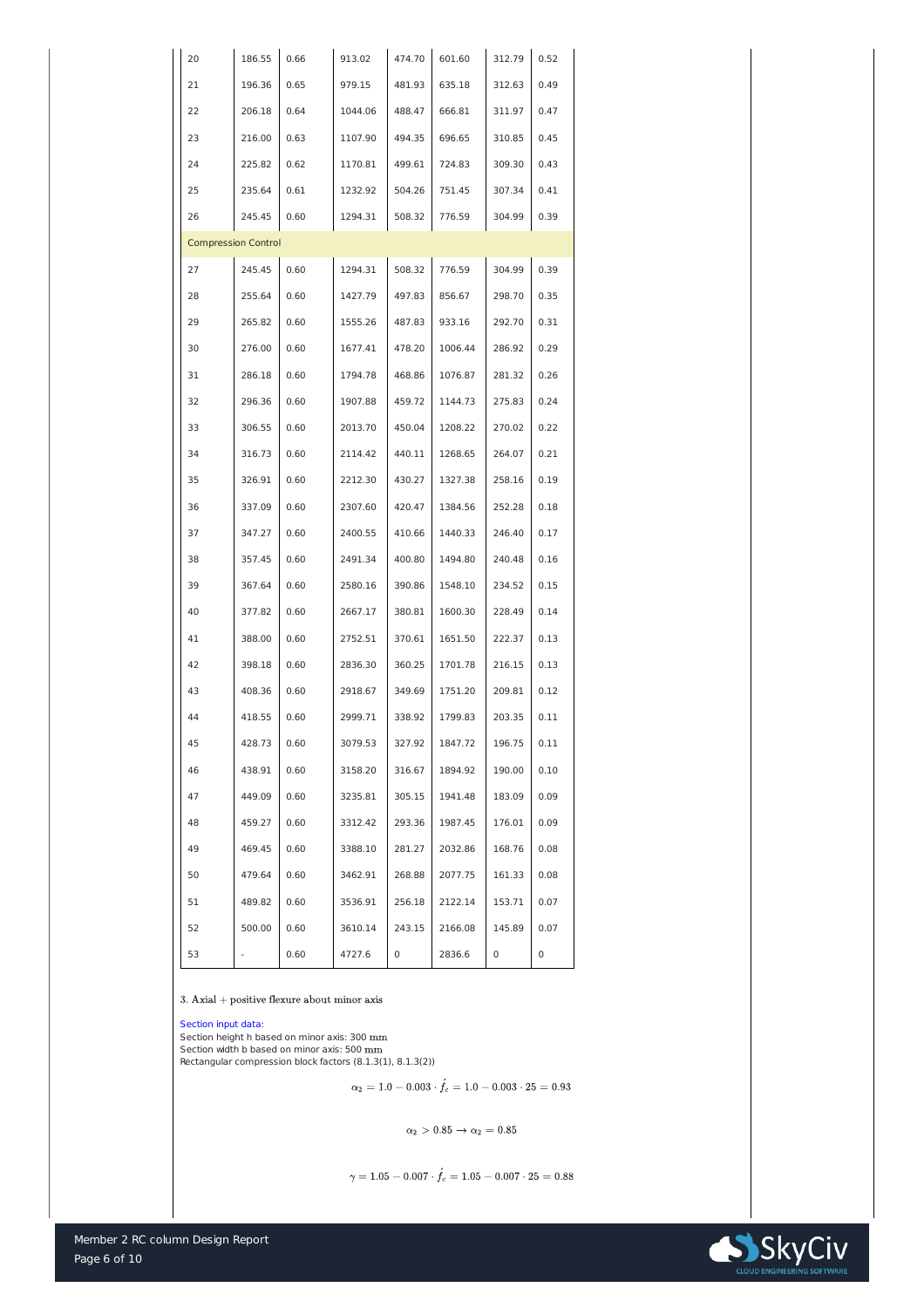## **Section Rebar**

Member 2 RC column Design Report



| <b>Depth</b><br>di<br>(mm) | bar diameter (mm) | bar<br>area<br><b>Asi</b><br>(mm2) |
|----------------------------|-------------------|------------------------------------|
| 250.00                     | 32.00             | 804.25                             |
| 250.00                     | 32.00             | 804.25                             |
| 50.00                      | 32.00             | 804.25                             |
| 50.00                      | 32.00             | 804.25                             |

Calculation of plastic centroid location

$$
\overline{x_p} = \frac{\acute{f_c} \cdot A_g \cdot (h - \text{neutral axis}) + \sum F_{sci} \cdot a_{sci} + \sum F_{si} \cdot a_{si}}{\acute{f_c} \cdot A_g + f_{sy} \cdot A_s + f_{sy} \cdot \acute{A_s}} =
$$

 $25.00\cdot 150000.00\cdot (300-150) + 201062500.00 + 40212500.00$  $= 25.00 \cdot 150000.00 + 500.00 \cdot 1608.50 + 500.00 \cdot 1608.50$  $=150.00\;\mathrm{mm}$ 

M-N interaction values

| Iter.                  | X<br>(mm) | $\boldsymbol{\varphi}$ | Nu (kN)    | Mu<br>$(KN-$<br>m) | φNu<br>(KN) | φMu<br>$(kN-$<br>m) | $\mathbf{e}$<br>(m) |
|------------------------|-----------|------------------------|------------|--------------------|-------------|---------------------|---------------------|
| <b>Tension Control</b> |           |                        |            |                    |             |                     |                     |
| 1                      |           | 0.80                   | $-1608.5$  | $\overline{0}$     | $-1286.8$   | $\overline{0}$      | $\overline{0}$      |
| $\overline{2}$         | 5.45      | 0.80                   | $-1559.24$ | 7.28               | $-1247.39$  | 5.82                | $-0.00$             |
| 3                      | 10.91     | 0.80                   | $-1509.98$ | 14.32              | $-1207.98$  | 11.46               | $-0.01$             |
| $\overline{4}$         | 16.36     | 0.80                   | $-1460.72$ | 21.14              | $-1168.57$  | 16.91               | $-0.01$             |
| 5                      | 21.82     | 0.80                   | $-1411.45$ | 27.73              | $-1129.16$  | 22.18               | $-0.02$             |
| 6                      | 27.27     | 0.80                   | $-1362.19$ | 34.09              | $-1089.75$  | 27.27               | $-0.03$             |
| $\overline{7}$         | 32.73     | 0.80                   | $-1018.04$ | 69.71              | $-814.43$   | 55.77               | $-0.07$             |
| 8                      | 38.18     | 0.80                   | $-758.14$  | 96.68              | $-606.51$   | 77.35               | $-0.13$             |
| 9                      | 43.64     | 0.80                   | $-550.90$  | 118.16             | $-440.72$   | 94.52               | $-0.21$             |
| 10                     | 49.09     | 0.80                   | $-378.77$  | 135.89             | $-303.02$   | 108.71              | $-0.36$             |
| 11                     | 54.55     | 0.80                   | $-231.21$  | 150.94             | $-184.97$   | 120.75              | $-0.65$             |
| 12                     | 60.00     | 0.80                   | $-101.53$  | 163.97             | $-81.22$    | 131.18              | $-1.62$             |
| 13                     | 65.45     | 0.80                   | 14.76      | 175.44             | 11.76       | 139.85              | 11.89               |
| 14                     | 70.91     | 0.78                   | 120.73     | 185.64             | 93.78       | 144.20              | 1.54                |
| 15                     | 76.36     | 0.76                   | 218.60     | 194.81             | 165.68      | 147.65              | 0.89                |
| 16                     | 81.82     | 0.74                   | 309.99     | 203.10             | 229.48      | 150.36              | 0.66                |
| 17                     | 87.27     | 0.72                   | 396.11     | 210.64             | 286.67      | 152.44              | 0.53                |
| 18                     | 92.73     | 0.71                   | 477.90     | 217.51             | 338.33      | 153.99              | 0.46                |
| 19                     | 98.18     | 0.69                   | 556.07     | 223.79             | 385.31      | 155.07              | 0.40                |
| 20                     | 103.64    | 0.68                   | 631.20     | 229.54             | 428.23      | 155.73              | 0.36                |
| 21                     | 109.09    | 0.66                   | 703.74     | 234.81             | 467.62      | 156.02              | 0.33                |
| 22                     | 114.55    | 0.65                   | 774.06     | 239.62             | 503.86      | 155.98              | 0.31                |
| 23                     | 120.00    | 0.64                   | 842.47     | 244.01             | 537.29      | 155.62              | 0.29                |
| 24                     | 125.45    | 0.62                   | 909.22     | 248.01             | 568.17      | 154.98              | 0.27                |
| 25                     | 130.91    | 0.61                   | 974.51     | 251.64             | 596.72      | 154.08              | 0.26                |

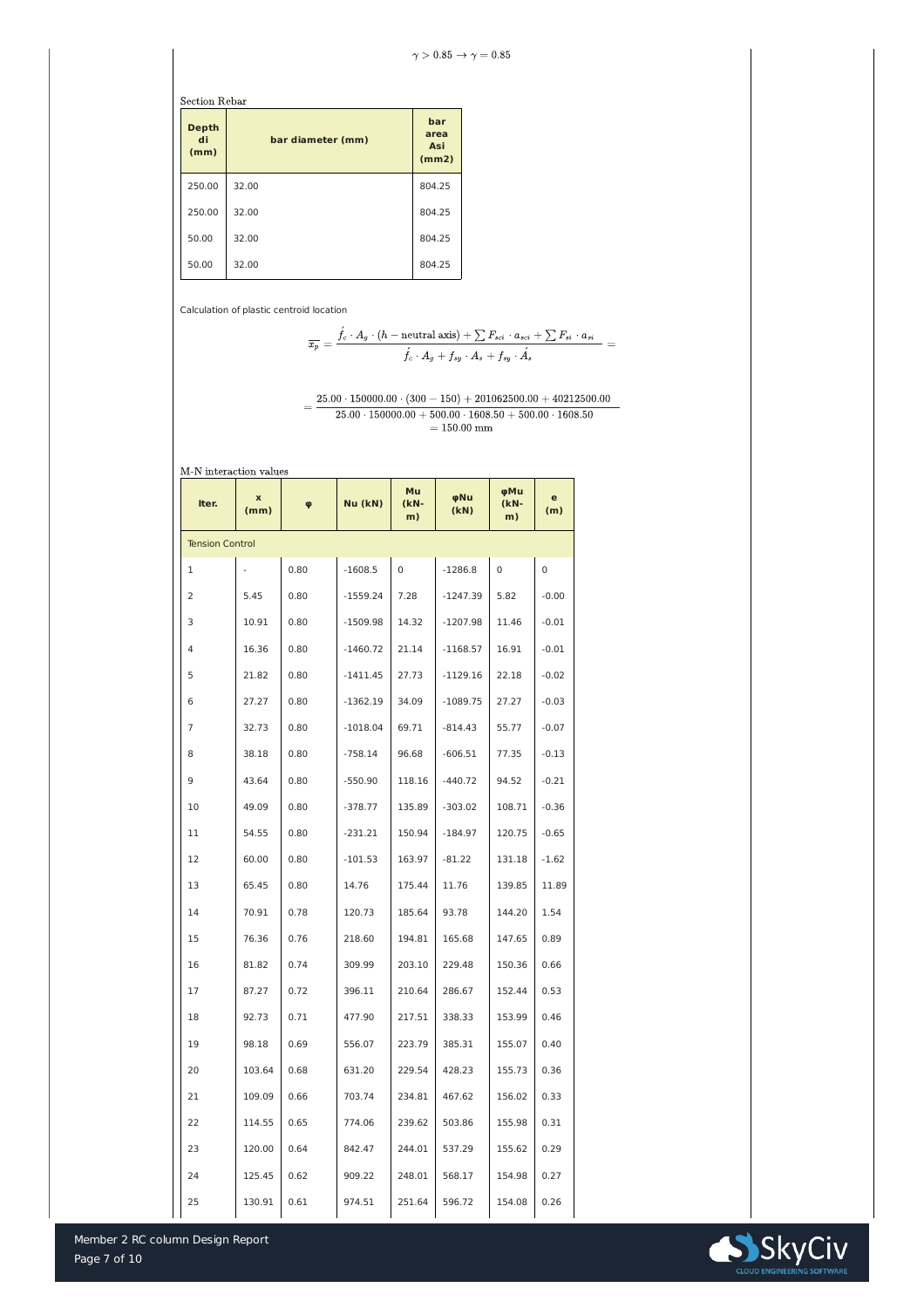

| 26                         | 136.36 | 0.60 | 1038.51 | 254.91         | 623.11  | 152.94         | 0.25        |
|----------------------------|--------|------|---------|----------------|---------|----------------|-------------|
| <b>Compression Control</b> |        |      |         |                |         |                |             |
| 27                         | 136.36 | 0.60 | 1038.51 | 254.91         | 623.11  | 152.94         | 0.25        |
| 28                         | 142.91 | 0.60 | 1194.87 | 250.27         | 716.92  | 150.16         | 0.21        |
| 29                         | 149.45 | 0.60 | 1342.72 | 245.88         | 805.63  | 147.53         | 0.18        |
| 30                         | 156.00 | 0.60 | 1483.11 | 241.65         | 889.87  | 144.99         | 0.16        |
| 31                         | 162.55 | 0.60 | 1616.96 | 237.54         | 970.18  | 142.52         | 0.15        |
| 32                         | 169.09 | 0.60 | 1745.03 | 233.47         | 1047.02 | 140.08         | 0.13        |
| 33                         | 175.64 | 0.60 | 1867.95 | 229.43         | 1120.77 | 137.66         | 0.12        |
| 34                         | 182.18 | 0.60 | 1986.29 | 225.36         | 1191.78 | 135.21         | 0.11        |
| 35                         | 188.73 | 0.60 | 2100.52 | 221.23         | 1260.31 | 132.74         | 0.11        |
| 36                         | 195.27 | 0.60 | 2211.06 | 217.02         | 1326.64 | 130.21         | 0.10        |
| 37                         | 201.82 | 0.60 | 2318.26 | 212.71         | 1390.96 | 127.62         | 0.09        |
| 38                         | 208.36 | 0.60 | 2422.44 | 208.26         | 1453.47 | 124.96         | 0.09        |
| 39                         | 214.91 | 0.60 | 2523.88 | 203.67         | 1514.33 | 122.20         | 0.08        |
| 40                         | 221.45 | 0.60 | 2622.81 | 198.92         | 1573.69 | 119.35         | 0.08        |
| 41                         | 228.00 | 0.60 | 2719.46 | 194.00         | 1631.67 | 116.40         | 0.07        |
| 42                         | 234.55 | 0.60 | 2814.01 | 188.88         | 1688.41 | 113.33         | 0.07        |
| 43                         | 241.09 | 0.60 | 2906.64 | 183.56         | 1743.98 | 110.14         | 0.06        |
| 44                         | 247.64 | 0.60 | 2997.49 | 178.04         | 1798.50 | 106.82         | 0.06        |
| 45                         | 254.18 | 0.60 | 3086.71 | 172.29         | 1852.03 | 103.37         | 0.06        |
| 46                         | 260.73 | 0.60 | 3174.42 | 166.31         | 1904.65 | 99.79          | 0.05        |
| 47                         | 267.27 | 0.60 | 3260.73 | 160.10         | 1956.44 | 96.06          | 0.05        |
| 48                         | 273.82 | 0.60 | 3345.74 | 153.65         | 2007.44 | 92.19          | 0.05        |
| 49                         | 280.36 | 0.60 | 3429.54 | 146.95         | 2057.72 | 88.17          | 0.04        |
| 50                         | 286.91 | 0.60 | 3512.21 | 139.99         | 2107.33 | 84.00          | 0.04        |
| 51                         | 293.45 | 0.60 | 3593.83 | 132.78         | 2156.30 | 79.67          | 0.04        |
| 52                         | 300.00 | 0.60 | 3674.47 | 125.30         | 2204.68 | 75.18          | 0.03        |
| 53                         |        | 0.60 | 4727.6  | $\overline{0}$ | 2836.6  | $\overline{0}$ | $\mathbf 0$ |

 $4.$  Axial  $+$  negative flexure about minor axis  $\,$ 

Section height h based on minor axis: 300 mm Section width b based on minor axis: 500 mm Rectangular compression block factors (8.1.3(1), 8.1.3(2))

$$
\alpha_2=1.0-0.003\cdot \acute{f}_c=1.0-0.003\cdot 25=0.93
$$

 $\alpha_2 > 0.85 \rightarrow \alpha_2 = 0.85$ 

$$
\gamma=1.05-0.007\cdot \acute{f}_c=1.05-0.007\cdot 25=0.88
$$

$$
\gamma > 0.85 \rightarrow \gamma = 0.85
$$

**Section Rebar** 



## Section input data: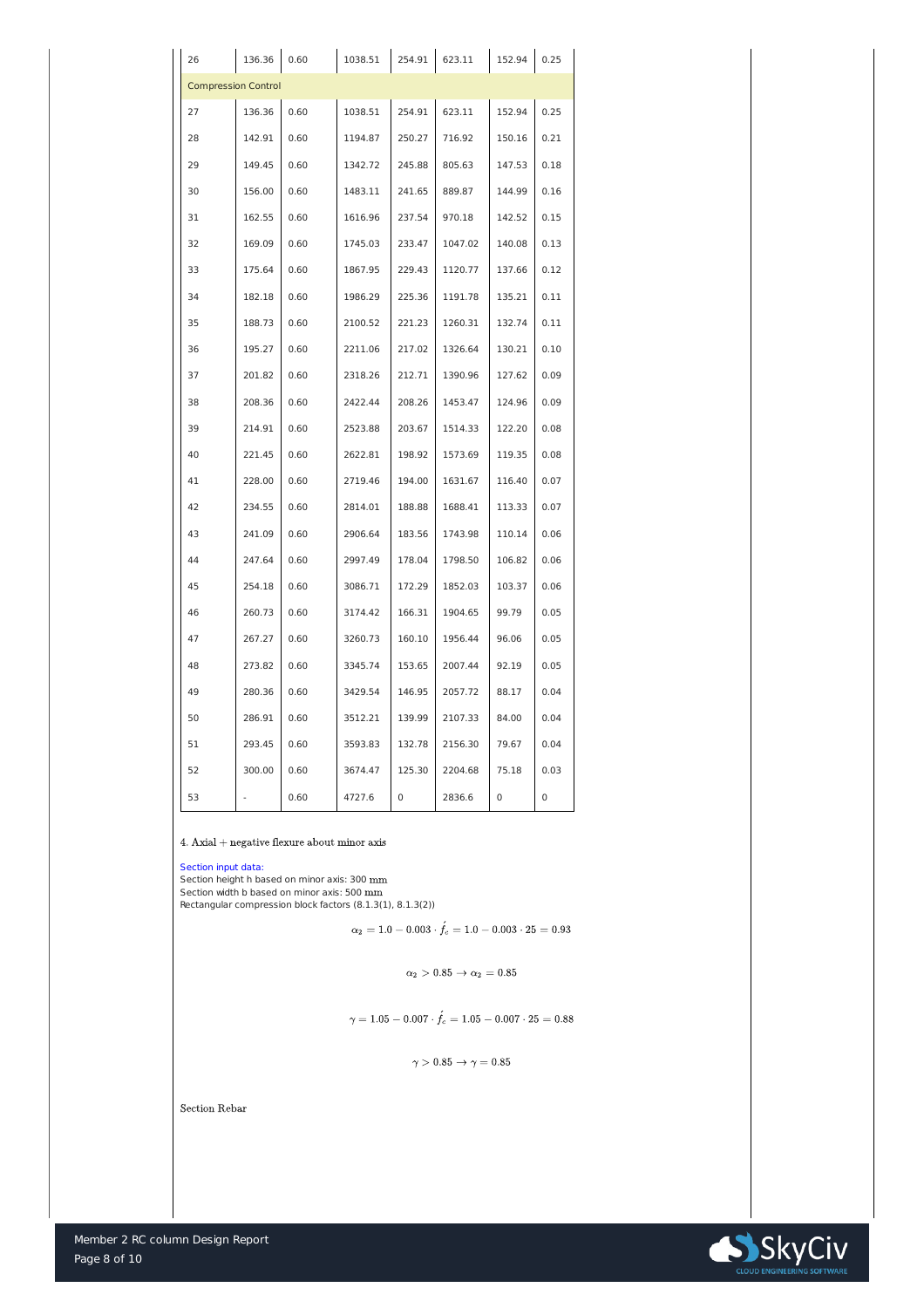Member 2 RC column Design Report



| <b>Depth</b><br>di<br>(mm) | bar diameter (mm) | bar<br>area<br><b>Asi</b><br>(mm2) |
|----------------------------|-------------------|------------------------------------|
| 250.00                     | 32.00             | 804.25                             |
| 250.00                     | 32.00             | 804.25                             |
| 50.00                      | 32.00             | 804.25                             |
| 50.00                      | 32.00             | 804.25                             |

Calculation of plastic centroid location

$$
\overline{x_p} = \frac{\acute{f_c} \cdot A_g \cdot (h - \text{neutral axis}) + \sum F_{sci} \cdot a_{sci} + \sum F_{si} \cdot a_{si}}{\acute{f_c} \cdot A_g + \acute{f_{sy}} \cdot A_s + \acute{f_{sy}} \cdot \acute{A_s}} =
$$

$$
=\frac{25.00\cdot 150000.00\cdot (300-150)+201062500.00+40212500.00}{25.00\cdot 150000.00+500.00\cdot 1608.50+500.00\cdot 1608.50} = 150.00\text{ mm}
$$

M-N interaction values

| Iter.                      | $\mathbf x$<br>(mm) | $\boldsymbol{\varphi}$ | Nu (kN)    | <b>Mu</b><br>$(kN-$<br>m) | φNu<br>(KN) | φMu<br>$(kN-$<br>m) | e<br>(m)       |
|----------------------------|---------------------|------------------------|------------|---------------------------|-------------|---------------------|----------------|
| <b>Tension Control</b>     |                     |                        |            |                           |             |                     |                |
| 1                          |                     | 0.80                   | $-1608.5$  | $\overline{0}$            | $-1286.8$   | $\overline{0}$      | $\overline{0}$ |
| $\overline{2}$             | 5.45                | 0.80                   | $-1559.24$ | 7.28                      | $-1247.39$  | 5.82                | $-0.00$        |
| 3                          | 10.91               | 0.80                   | $-1509.98$ | 14.32                     | $-1207.98$  | 11.46               | $-0.01$        |
| $\overline{4}$             | 16.36               | 0.80                   | $-1460.72$ | 21.14                     | $-1168.57$  | 16.91               | $-0.01$        |
| 5                          | 21.82               | 0.80                   | $-1411.45$ | 27.73                     | $-1129.16$  | 22.18               | $-0.02$        |
| 6                          | 27.27               | 0.80                   | $-1362.19$ | 34.09                     | $-1089.75$  | 27.27               | $-0.03$        |
| 7                          | 32.73               | 0.80                   | $-1018.04$ | 69.71                     | $-814.43$   | 55.77               | $-0.07$        |
| 8                          | 38.18               | 0.80                   | $-758.14$  | 96.68                     | $-606.51$   | 77.35               | $-0.13$        |
| 9                          | 43.64               | 0.80                   | $-550.90$  | 118.16                    | $-440.72$   | 94.52               | $-0.21$        |
| 10                         | 49.09               | 0.80                   | $-378.77$  | 135.89                    | $-303.02$   | 108.71              | $-0.36$        |
| 11                         | 54.55               | 0.80                   | $-231.21$  | 150.94                    | $-184.97$   | 120.75              | $-0.65$        |
| 12                         | 60.00               | 0.80                   | $-101.53$  | 163.97                    | $-81.22$    | 131.18              | $-1.62$        |
| 13                         | 65.45               | 0.80                   | 14.76      | 175.44                    | 11.76       | 139.85              | 11.89          |
| 14                         | 70.91               | 0.78                   | 120.73     | 185.64                    | 93.78       | 144.20              | 1.54           |
| 15                         | 76.36               | 0.76                   | 218.60     | 194.81                    | 165.68      | 147.65              | 0.89           |
| 16                         | 81.82               | 0.74                   | 309.99     | 203.10                    | 229.48      | 150.36              | 0.66           |
| 17                         | 87.27               | 0.72                   | 396.11     | 210.64                    | 286.67      | 152.44              | 0.53           |
| 18                         | 92.73               | 0.71                   | 477.90     | 217.51                    | 338.33      | 153.99              | 0.46           |
| 19                         | 98.18               | 0.69                   | 556.07     | 223.79                    | 385.31      | 155.07              | 0.40           |
| 20                         | 103.64              | 0.68                   | 631.20     | 229.54                    | 428.23      | 155.73              | 0.36           |
| 21                         | 109.09              | 0.66                   | 703.74     | 234.81                    | 467.62      | 156.02              | 0.33           |
| 22                         | 114.55              | 0.65                   | 774.06     | 239.62                    | 503.86      | 155.98              | 0.31           |
| 23                         | 120.00              | 0.64                   | 842.47     | 244.01                    | 537.29      | 155.62              | 0.29           |
| 24                         | 125.45              | 0.62                   | 909.22     | 248.01                    | 568.17      | 154.98              | 0.27           |
| 25                         | 130.91              | 0.61                   | 974.51     | 251.64                    | 596.72      | 154.08              | 0.26           |
| 26                         | 136.36              | 0.60                   | 1038.51    | 254.91                    | 623.11      | 152.94              | 0.25           |
| <b>Compression Control</b> |                     |                        |            |                           |             |                     |                |
|                            |                     |                        |            |                           |             |                     |                |